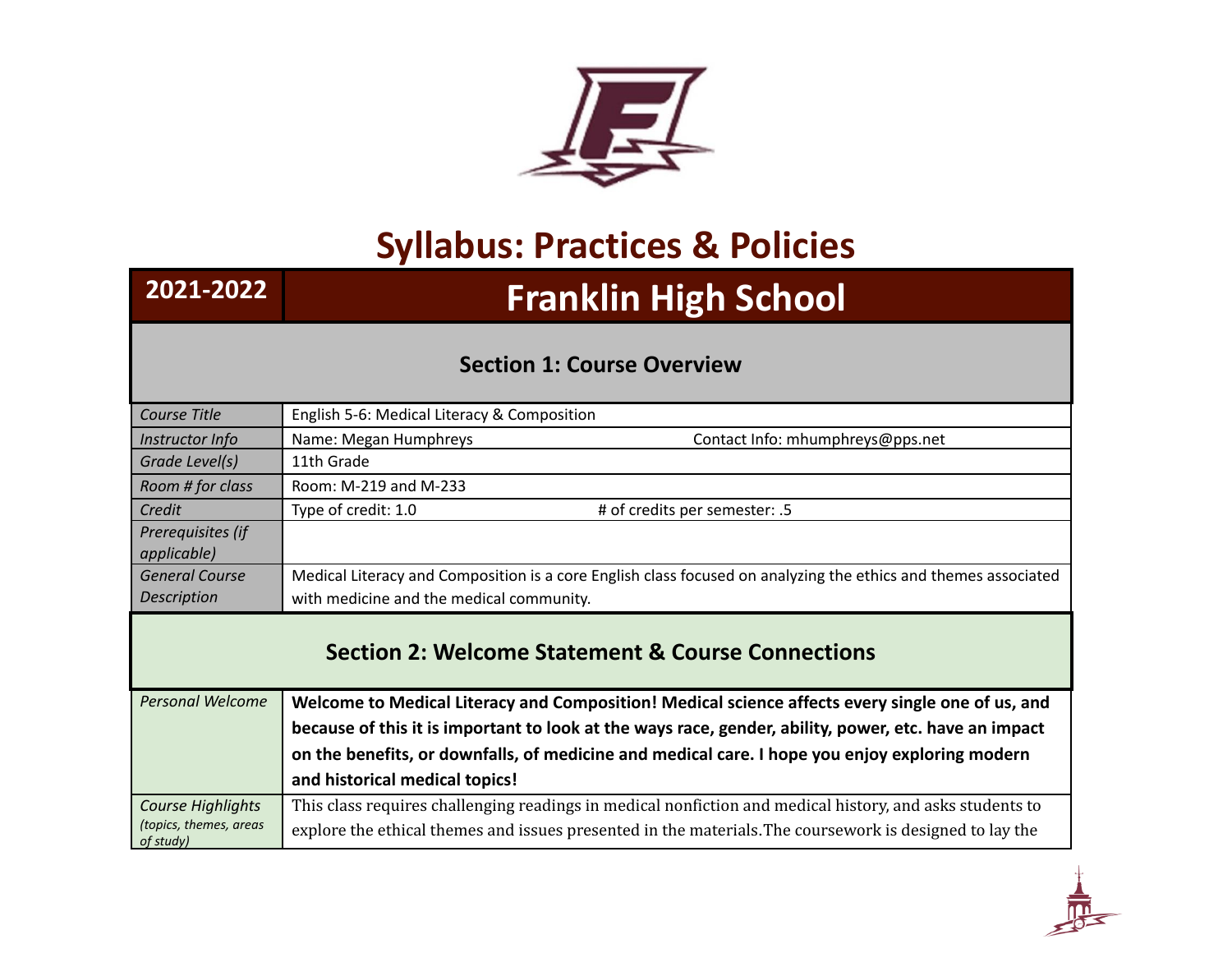|                                    | groundwork for success in reading and writing, while exploring themes related to the medical community.<br>In this course we will practice the essential skills of reading, writing and critical thinking, through a<br>variety of literary mediums. Students will engage in a variety of texts from a variety of time periods and<br>authors, to help broaden our sense of the world around us, and discuss relevant/current themes in our<br>lives. Students will engage in a variety of in-class activities aimed at helping them improve their critical<br>thinking skills, whether working by themselves or with a small team to come to higher learning<br>conclusions. |
|------------------------------------|-------------------------------------------------------------------------------------------------------------------------------------------------------------------------------------------------------------------------------------------------------------------------------------------------------------------------------------------------------------------------------------------------------------------------------------------------------------------------------------------------------------------------------------------------------------------------------------------------------------------------------------------------------------------------------|
| Course                             | Inquisitive Critical Thinkers with Deep Knowledge<br>❏                                                                                                                                                                                                                                                                                                                                                                                                                                                                                                                                                                                                                        |
| Connections to PPS                 | <b>Transformative Racial Equity Leaders</b>                                                                                                                                                                                                                                                                                                                                                                                                                                                                                                                                                                                                                                   |
| <b>Relmagined Vision</b>           | Influential and Informed Global Stewards                                                                                                                                                                                                                                                                                                                                                                                                                                                                                                                                                                                                                                      |
|                                    | Reflective, Empathetic, and Empowering Graduates<br>⊔                                                                                                                                                                                                                                                                                                                                                                                                                                                                                                                                                                                                                         |
|                                    | Inclusive and Collaborative Problem Solvers                                                                                                                                                                                                                                                                                                                                                                                                                                                                                                                                                                                                                                   |
| <b>Section 3: Student Learning</b> |                                                                                                                                                                                                                                                                                                                                                                                                                                                                                                                                                                                                                                                                               |
| Prioritized                        | The following standards will be explored in the course:                                                                                                                                                                                                                                                                                                                                                                                                                                                                                                                                                                                                                       |
| <b>Standards</b>                   | RL & RI 11.1 Cite Text Evidence:<br>Analyze what the text says explicitly as well as inferentially, including determining where the text leaves<br>matters uncertain; cite strong and thorough textual evidence to support analysis. Identify areas where<br>the text leaves ideas unclear or unexplored.                                                                                                                                                                                                                                                                                                                                                                     |
|                                    | W.11.2 Informative/Explanatory Writing:<br>Write informative/explanatory texts to examine and convey complex ideas, concepts, and information<br>clearly and accurately through the effective selection, organization, and analysis of content.<br>Introduction and Organization<br>Develop a Topic<br>W.11.1 Argumentative Writing:<br>Write arguments to support claims in an analysis of substantive topics or texts, using valid reasoning<br>and relevant and sufficient evidence.<br>Introduce Claims and Create an Organization<br>Develop Claims and Counterclaims                                                                                                    |

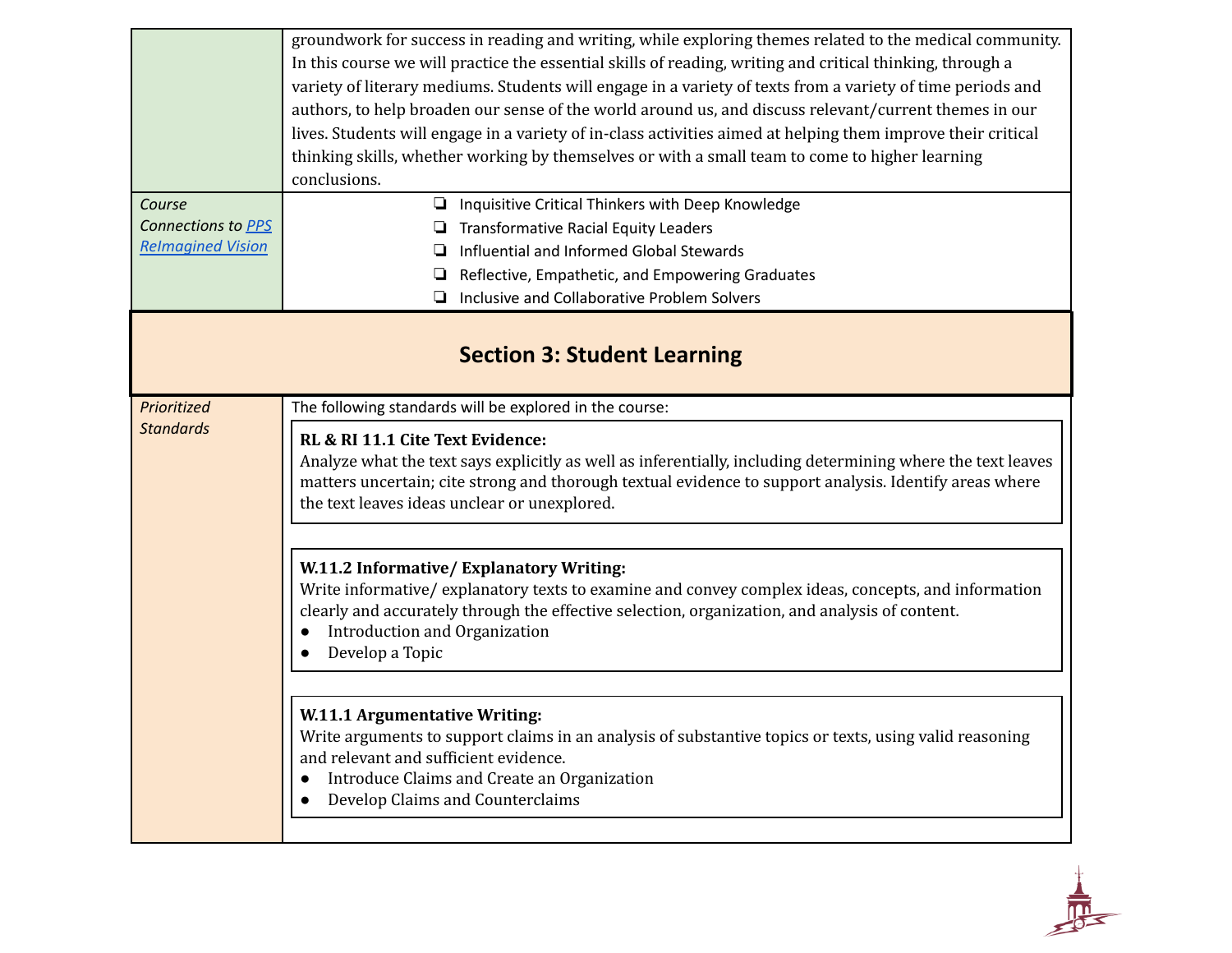| <b>PPS Graduate</b>                    | I will help students grow their knowledge and skills in the following aspects of PPS's Graduate Portrait:          |
|----------------------------------------|--------------------------------------------------------------------------------------------------------------------|
| <b>Portrait</b>                        | Inquisitive Critical Thinkers with Deep Knowledge                                                                  |
| <b>Connections</b>                     |                                                                                                                    |
|                                        | <b>Transformative Racial Equity Leaders</b>                                                                        |
|                                        |                                                                                                                    |
| <b>8/27 Work</b>                       | Influential and Informed Global Stewards                                                                           |
|                                        |                                                                                                                    |
|                                        | Reflective, Empathetic, and Empowering Graduates                                                                   |
|                                        |                                                                                                                    |
|                                        | Inclusive and Collaborative Problem Solvers                                                                        |
|                                        |                                                                                                                    |
|                                        |                                                                                                                    |
| Differentiation/                       | I will provide the following supports specifically for students in the following programs:                         |
| accessibility                          | Special Education: modified and/or scaffolded assignments, extra time for completion, working closely with         |
| strategies and                         | case workers, following IEP accommodations                                                                         |
| supports:                              | 504 Plans: Following 504 accommodations                                                                            |
|                                        | English Language Learners: providing visual representations as often as possible, modified reading assignments     |
|                                        | and materials                                                                                                      |
|                                        | Talented & Gifted: extensions on assignments, honors credit, opportunities to challenge                            |
| Personalized                           | Career Related Learning Experience (CRLE) #1                                                                       |
| <b>Learning</b>                        | Career Related Learning Experience (CRLE) #2                                                                       |
| <b>Graduation</b>                      | -The experience(s) will be:                                                                                        |
| Requirements (as<br>applicable in this | Complete a resume                                                                                                  |
| course):                               | Complete the My Plan Essay                                                                                         |
|                                        |                                                                                                                    |
|                                        | N/A                                                                                                                |
|                                        |                                                                                                                    |
|                                        |                                                                                                                    |
|                                        |                                                                                                                    |
|                                        |                                                                                                                    |
| <b>8/27 Work</b>                       | <b>Section 4: Cultivating Culturally Sustaining Communities</b>                                                    |
|                                        |                                                                                                                    |
|                                        |                                                                                                                    |
| <b>Tier 1 SEL Strategies</b>           | I will facilitate the creation of our Shared Agreements that respects and celebrates each student's race, ability, |
|                                        | language, and gender in the following way(s):                                                                      |
|                                        |                                                                                                                    |
|                                        |                                                                                                                    |
|                                        |                                                                                                                    |
|                                        |                                                                                                                    |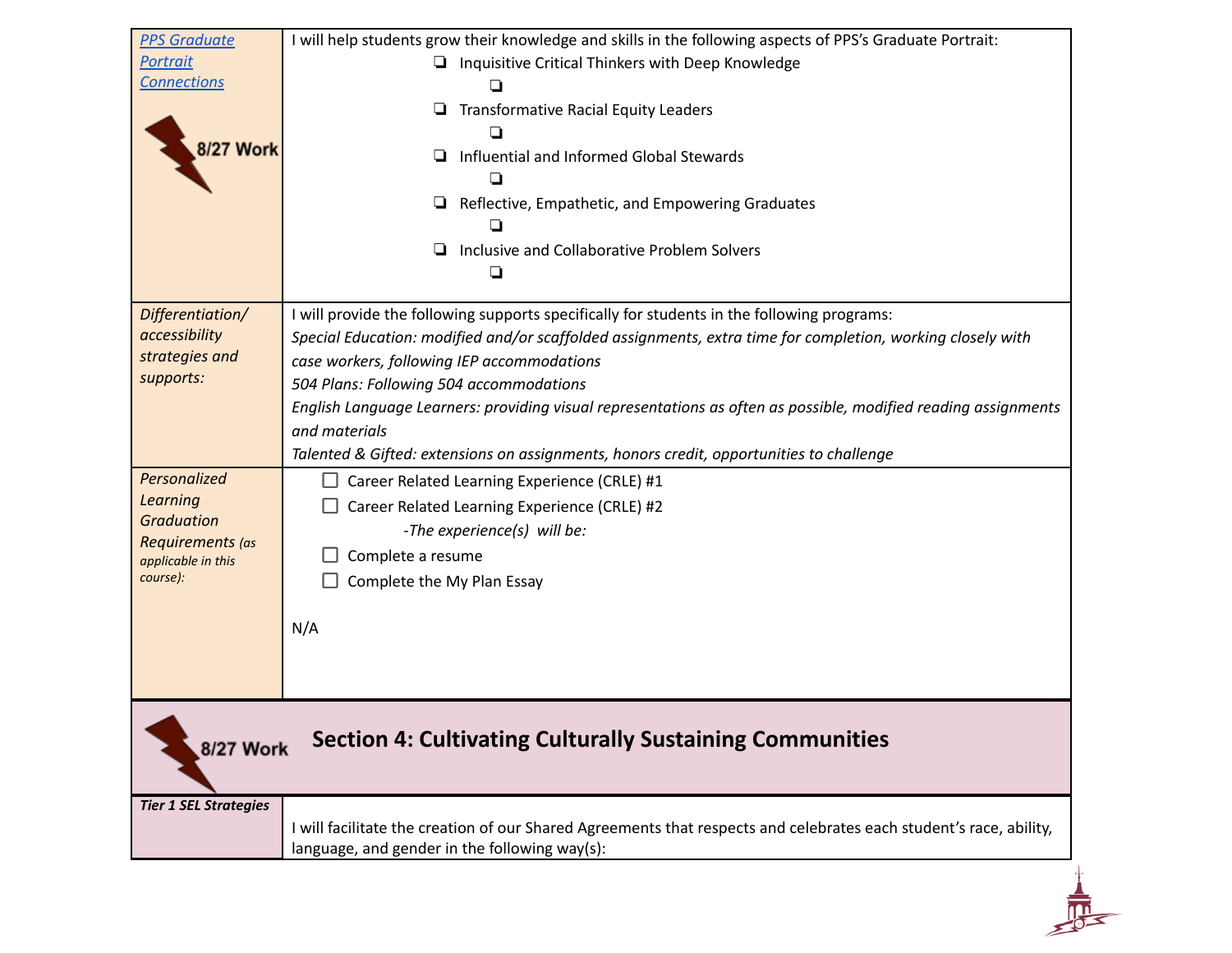| <b>Shared</b><br>Agreements                | In each class, we create shared norms and agreements based on student needs in the following areas: My<br>peers, my environment, and my teacher. Students collaborate together to create a list of needs and then agree<br>as a group to the list. We make sure to focus on what environmental needs are present so that students can<br>have the optimal learning environment to succeed. |
|--------------------------------------------|--------------------------------------------------------------------------------------------------------------------------------------------------------------------------------------------------------------------------------------------------------------------------------------------------------------------------------------------------------------------------------------------|
|                                            | I will display our Agreements in the following locations:<br>The written agreements will be posted on the walls of both classrooms (M-219 & M-233) as well as typed up<br>and posted in each class's daily slide show, and posted on Canvas.                                                                                                                                               |
|                                            | My plan for ongoing feedback through year on their effectiveness is:                                                                                                                                                                                                                                                                                                                       |
|                                            | Bi-weekly check in surveys and verbal questioning. As well as observing for compliance to the agreements                                                                                                                                                                                                                                                                                   |
| Student's<br>Perspective &<br><b>Needs</b> | I will cultivate culturally sustaining relationships with students by:<br>Focusing on Social/Emotional Learning skills to promote relationship and community building<br>Daily Check-in questions to get to know the interests and hobbies of students                                                                                                                                     |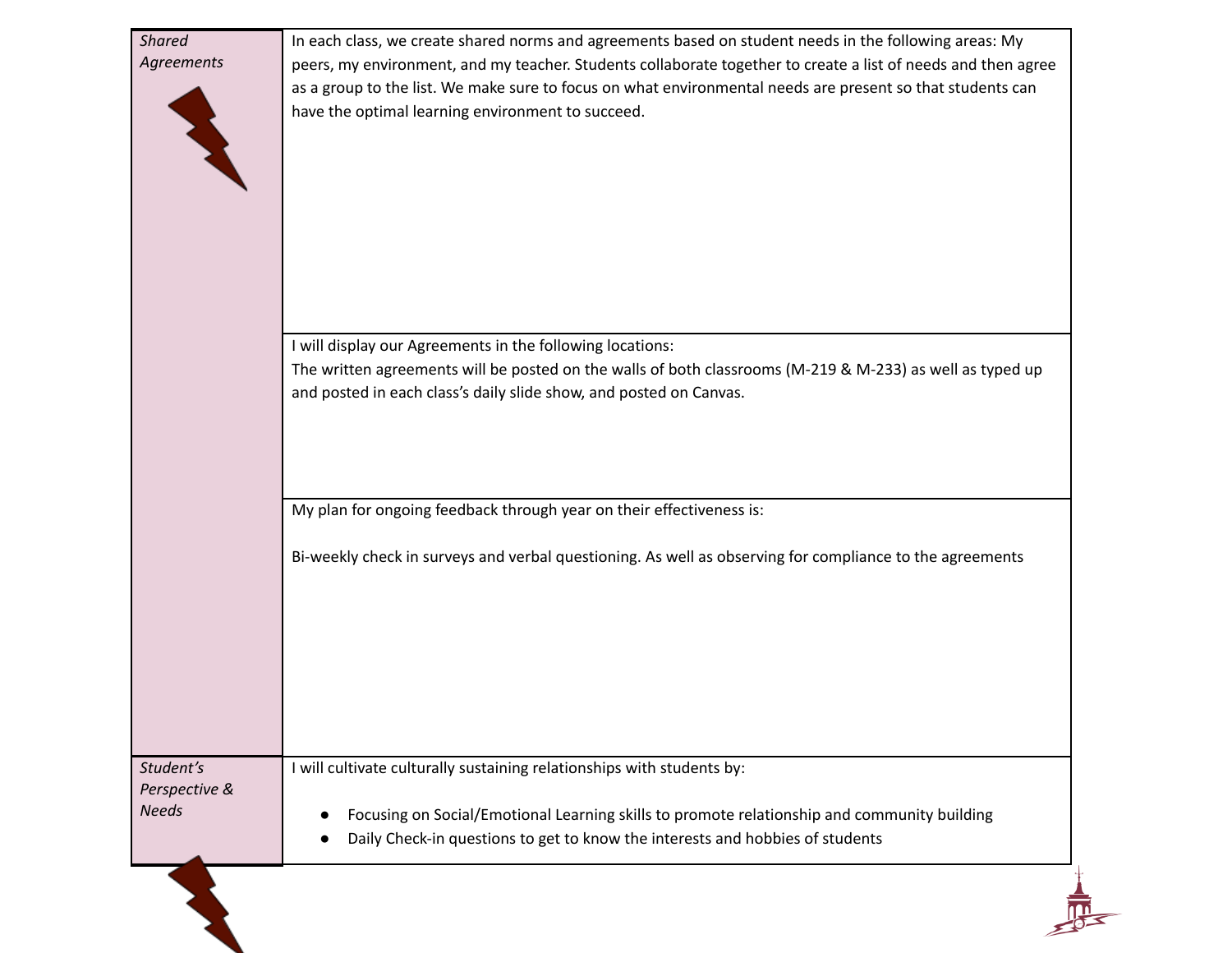|                 | Providing student choice<br>$\bullet$                                                                                         |
|-----------------|-------------------------------------------------------------------------------------------------------------------------------|
|                 | Providing multiple ways to showcase proficiency<br>$\circ$                                                                    |
|                 |                                                                                                                               |
|                 |                                                                                                                               |
|                 | Families can communicate what they know of their student's needs with me in the following ways:                               |
|                 |                                                                                                                               |
|                 | Email is the quickest and most efficient way to communicate with me: mhumphreys@pps.net                                       |
|                 |                                                                                                                               |
|                 |                                                                                                                               |
|                 |                                                                                                                               |
|                 |                                                                                                                               |
|                 |                                                                                                                               |
|                 |                                                                                                                               |
| Empowering      | I will celebrate student successes in the following ways:                                                                     |
| <b>Students</b> |                                                                                                                               |
|                 |                                                                                                                               |
|                 | Verbally and in writing. I typically like to write a personal note on assignments about what the student did                  |
|                 | successfully, as well as ways to improve. I try to be as encouraging as possible to let each student know they<br>are valued! |
|                 |                                                                                                                               |
|                 |                                                                                                                               |
|                 |                                                                                                                               |
|                 | I will solicit student feedback on my pedagogy, policies and practices by:                                                    |
|                 | issuing a quarterly survey for students to reflect on my work and give feedback for how they would like the rest              |
|                 | of the year to look and how to best teach them                                                                                |
|                 |                                                                                                                               |
|                 |                                                                                                                               |
|                 |                                                                                                                               |

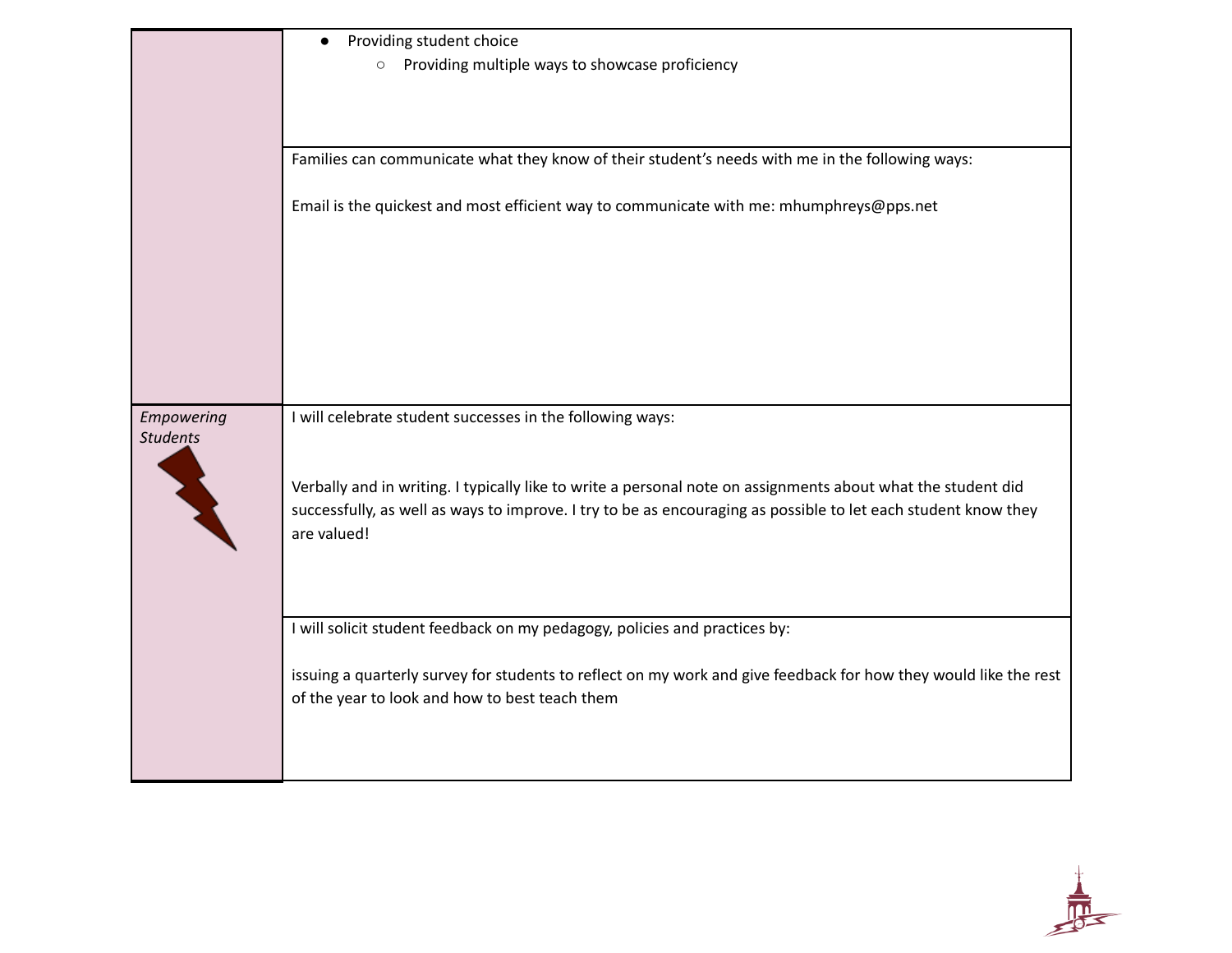|                                                       | When class agreements aren't maintained (i.e. behavior) by a student I will approach it in the following ways:<br>As a class we will review the class norms and agreements created by students.                                                                                                                                                                                                                                                                |
|-------------------------------------------------------|----------------------------------------------------------------------------------------------------------------------------------------------------------------------------------------------------------------------------------------------------------------------------------------------------------------------------------------------------------------------------------------------------------------------------------------------------------------|
| Showcasing<br><b>Student Assets</b>                   | I will provided opportunities for students to choose to share and showcase their work by:<br>We have many opportunities for students to show their work, such as presentations to the class, in small<br>groups, or one-on-one during tutorial.                                                                                                                                                                                                                |
|                                                       | <b>Section 5: Classroom Specific Procedures</b>                                                                                                                                                                                                                                                                                                                                                                                                                |
| Safety issues and<br>requirements (if<br>applicable): | Masks must be worn at all times<br>No eating in class<br>Can excuse self to hallway to eat a quick snack if necessary<br>$\circ$<br>• Use hand sanitizer when entering and exiting classroom                                                                                                                                                                                                                                                                   |
| <b>Coming &amp; Going</b><br>from class               | I understand the importance of students taking care of their needs. Please use the following guidelines when<br>coming and going from class:<br>Students are encouraged to take breaks when necessary. They can do this by stepping into the hallway to take<br>a moment to themselves. They can access student support services to get a snack.                                                                                                               |
| <b>Submitting Work</b>                                | I will collect work from students in the following way:<br>class work will be handed in to the teacher at the end of class periods. Summative assignments will be<br>submitted through Canvas.<br>If a student misses a deadline, I will partner with the student in the following ways so they have the ability to<br>demonstrate their abilities:<br>Personal conversation, message through Canvas, tutorial invites with listed missing assignment (s)      |
| <b>Returning Your</b><br><b>Work</b>                  | My plan to return student work is the following:<br>Timeline: Classwork assignments will be returned the following class period. Essays will take longer and will be<br>graded with a rubric.<br>What to look for on your returned work: A check mark means that the student has received full credit<br>Revision Opportunities: All student work will be allowed revision. Students will need to communicate with the<br>teacher to determine ways to revise. |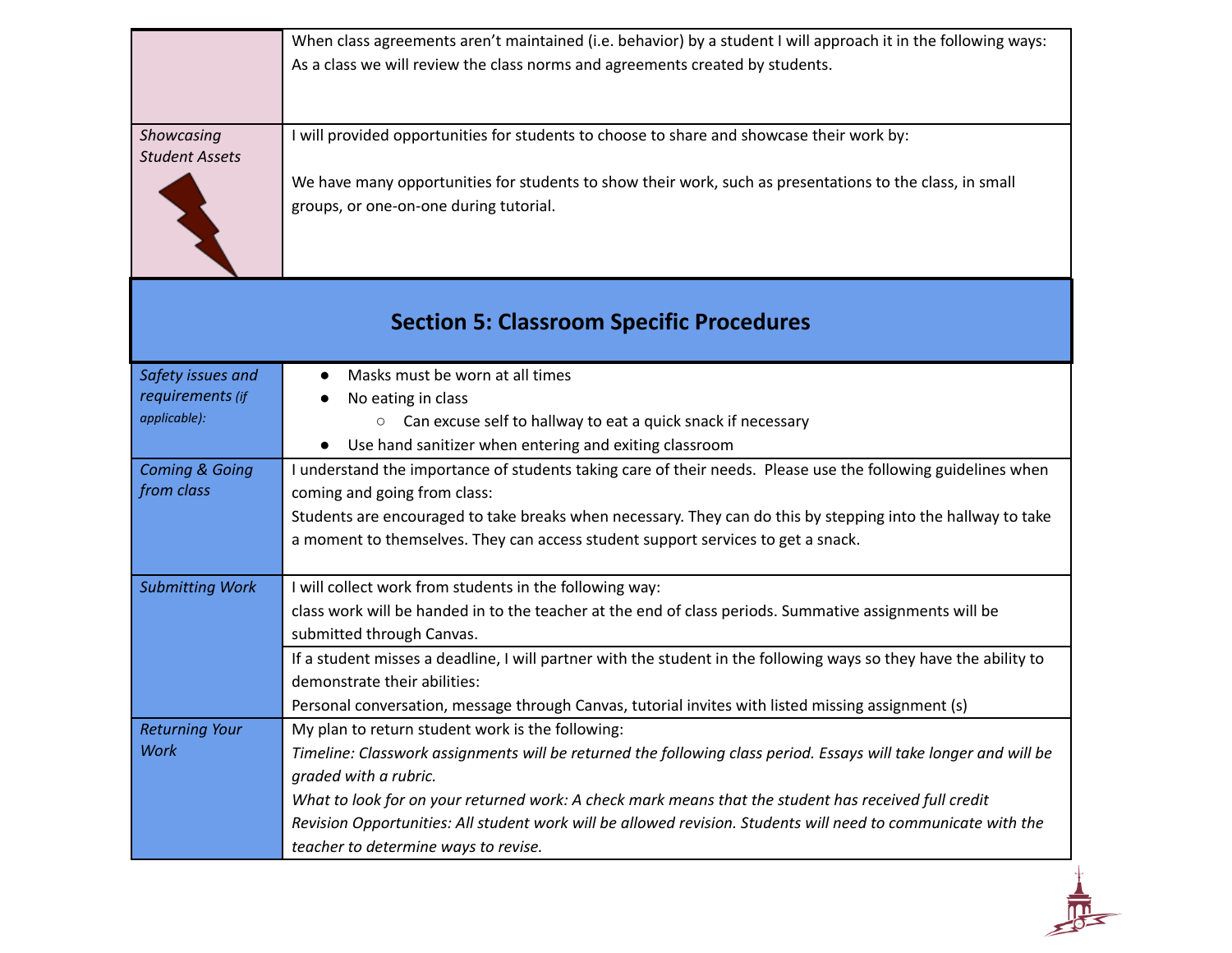| <b>Formatting Work</b><br>(if applicable)                | Directions on how to format submitted work (ex. formal papers, lab reports, etc) can be found here:                                                                                                                                              |
|----------------------------------------------------------|--------------------------------------------------------------------------------------------------------------------------------------------------------------------------------------------------------------------------------------------------|
| <b>Attendance</b>                                        | If a student is absent, I can help them get caught up by: Encouraging students to check canvas when they are<br>absent. ALL daily work and assignments are posted on our class canvas site. They can also see me to get the<br>work they missed. |
|                                                          |                                                                                                                                                                                                                                                  |
|                                                          | <b>Section 6: Course Resources &amp; Materials</b>                                                                                                                                                                                               |
| <b>Materials Provided</b>                                | I will provide the following materials to students:                                                                                                                                                                                              |
|                                                          | Class folder                                                                                                                                                                                                                                     |
|                                                          | This is where all physical copies of classwork and graded assignments are held<br>$\circ$                                                                                                                                                        |
|                                                          | Handouts/articles/assignments                                                                                                                                                                                                                    |
|                                                          | Pencils (when needed)                                                                                                                                                                                                                            |
|                                                          | Other office supplies that I have on hand in the classroom                                                                                                                                                                                       |
| <b>Materials Needed</b>                                  | Please have the following materials for this course:                                                                                                                                                                                             |
|                                                          | Spiral notebook<br>$\bullet$                                                                                                                                                                                                                     |
|                                                          | Assigned text                                                                                                                                                                                                                                    |
|                                                          | School-provided computer                                                                                                                                                                                                                         |
|                                                          | Franklin can help with any materials you may need as well. Please reach out to me privately and I will help you                                                                                                                                  |
|                                                          | get what you need.                                                                                                                                                                                                                               |
| <b>Course Resources</b>                                  | Here is a link to resources that are helpful to students during this course:                                                                                                                                                                     |
|                                                          | ims.pps.net                                                                                                                                                                                                                                      |
| Empowering                                               | The following are resources available for families to assist and support students through the course:                                                                                                                                            |
| <b>Families</b>                                          | Please email me directly: mhumphreys@pps.net                                                                                                                                                                                                     |
|                                                          |                                                                                                                                                                                                                                                  |
| <b>Section 7: Assessment of Progress and Achievement</b> |                                                                                                                                                                                                                                                  |
| Formative                                                | As students move through the learning journey during specific units/topics, I will assess & communicate their                                                                                                                                    |
| Assessments                                              | progress in the following ways:                                                                                                                                                                                                                  |
|                                                          | personalized notes on assignments that include what was done well and what can be improved                                                                                                                                                       |
|                                                          | 1-on-1 conferencing done regularly throughout the unit<br>$\bullet$                                                                                                                                                                              |

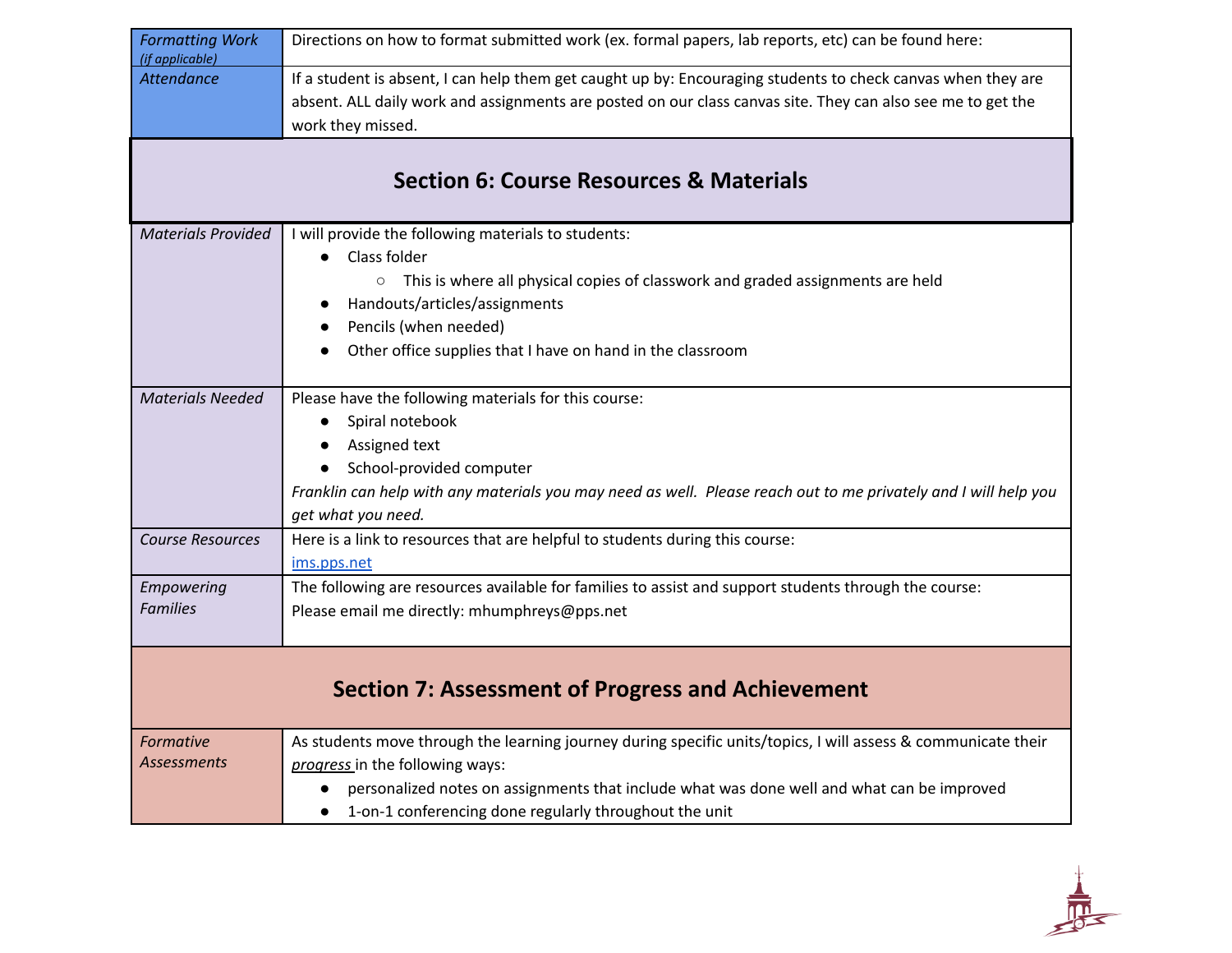| <b>Summative</b>         | As we complete specific units/topics I will provide the following types of opportunities for students to provide   |
|--------------------------|--------------------------------------------------------------------------------------------------------------------|
| <b>Assessments</b>       | evidence of their learned abilities:                                                                               |
|                          |                                                                                                                    |
| Student Role in          | Students and I will partner to determine how they can demonstrate their abilities in the following ways:           |
| Assessment               |                                                                                                                    |
|                          | I will have personal conversations with all students about demonstrating ability during conferencing, which will   |
|                          | take place quarterly and before large essays are due. If I notice that a student is struggling to complete work, I |
|                          | will reach out to them individually to make a plan to show ability.                                                |
|                          |                                                                                                                    |
|                          | <b>Section 8: Grades</b>                                                                                           |
|                          | <b>Progress Report Cards &amp; Final Report Cards</b>                                                              |
| <b>Accessing Grades</b>  | Students & Families can go to the following location for up-to-date information about their grades throughout      |
|                          | the semester:                                                                                                      |
|                          | StudentVue/Synergy                                                                                                 |
|                          | I will update student grades at the following frequency:                                                           |
|                          | Dependant on assignment length (ex: essays will take longer to grade and may take 2 weeks to complete all          |
|                          | grading)                                                                                                           |
| <b>Progress Reports</b>  | I will communicate the following marks on a progress report:                                                       |
|                          | Mark: Check mark                                                                                                   |
|                          | Meaning of the mark: You received full credit for this work                                                        |
|                          | Mark: 1-4                                                                                                          |
|                          | Meaning of the mark: A mark of 1 to 4 will only be for longer essays. These correlate with proficiency grading     |
|                          | listed in the syllabus                                                                                             |
| <b>Final Report Card</b> | The following system is used to determine a student's grade at the end of the semester:                            |
| <b>Grades</b>            | Grading: Each skill will be graded on a 0-4 scoring rubric to indicate the level of proficiency that the           |
|                          | student has demonstrated.                                                                                          |
|                          |                                                                                                                    |
|                          | 0= insufficient/no evidence of the skill                                                                           |
|                          |                                                                                                                    |
|                          | 1= some evidence/does not meet in all categories                                                                   |
|                          |                                                                                                                    |
|                          | 2= proficient/meets standards                                                                                      |
|                          |                                                                                                                    |
|                          |                                                                                                                    |
|                          |                                                                                                                    |
|                          |                                                                                                                    |